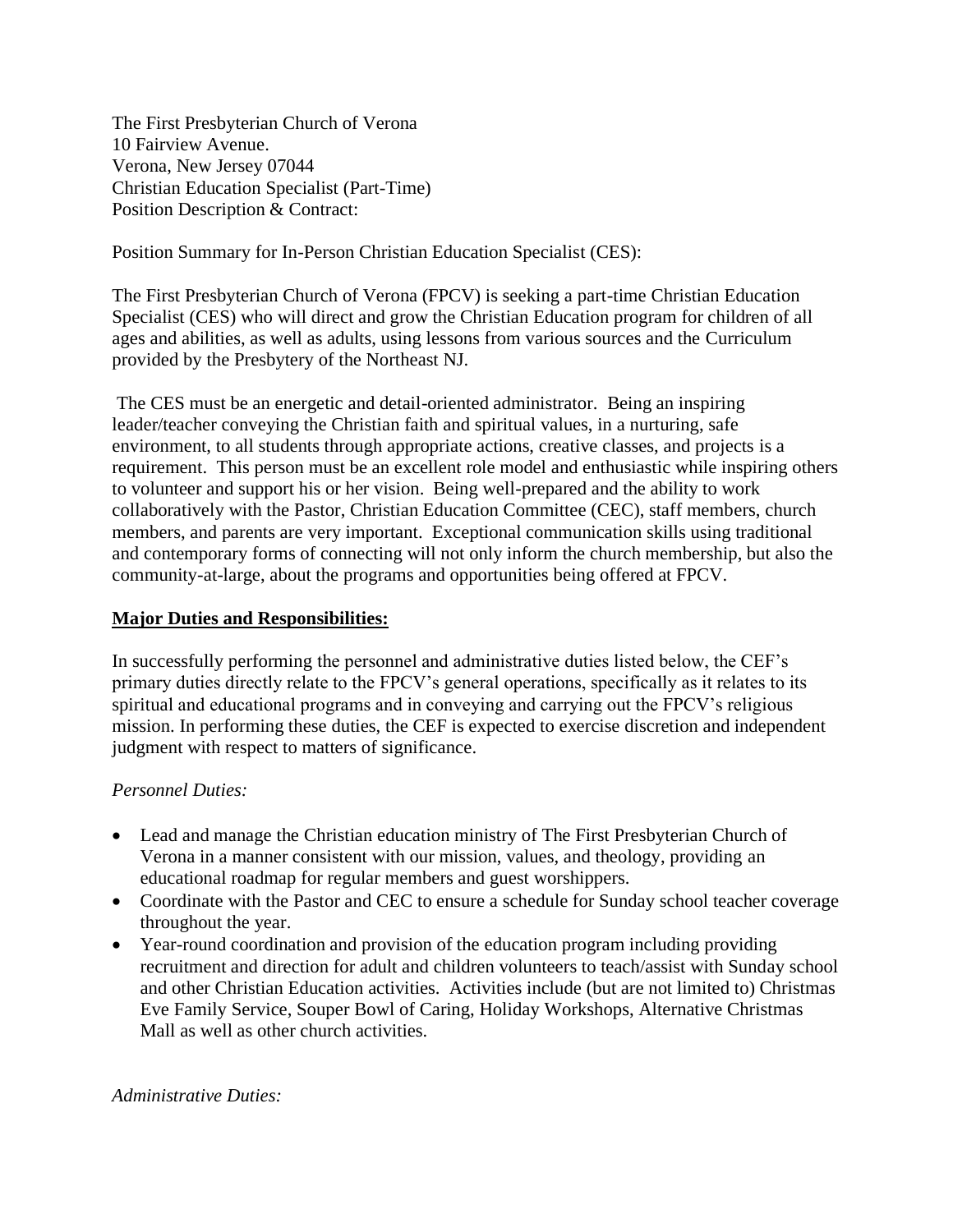- Develop and maintain engaging Sunday school programs (preK- $7<sup>th</sup>$  grades;  $8<sup>th</sup>$ -12<sup>th</sup> grades) while providing developmentally appropriate curricula.
- Benchmark and implement (where applicable) other Christian Education initiatives.
- Acquire and organize the necessary supplies for the program.
- Keep all supplies secure and in good order in assigned cabinets and bins.
- Teach Sunday School when volunteers are not available.
- Partner with parents in the spiritual growth of their child(ren), encouraging discussions about God's love for them, what it means to be a follower of Christ, and being part of a community of faith.
- Explore, create, and implement mission-serving volunteer experiences for children and their families.
- Provide adequate lessons and substitutes for the program when absences occur.
- Plan, create, and implement a cohesive yearly calendar for Sunday School, family and outreach events to augment curriculum. Coordinate with the CEC, Pastor, and Director of Music.
- Publicize, with enough advanced notice, events via bulletin announcements, newsletters, mailings, emails, and social media.
- Follow-up with emails and phone calls promptly.
- Attend monthly CEC meetings. Prepare a monthly report including Sunday School attendance, planned activities (including costs) and other pertinent information for review by the CEC committee.
- Attend bi-weekly staff meetings.
- Responsible for briefs update for the Church Newsletter and a year-end report for "The ACTS" printed each February.
- Provide monthly updates to the CEC on how time is being allocated under the headings of personnel and administrative duties.

# **Accountability**

- The CES must abide by The Presbytery of Northeast New Jersey's Child Protection Policy.
- The CES is accountable to the Pastor, CEC, and Human Resources Committee.
- The Pastor and the CEC will evaluate the CES annually with an initial review within six (6) months of employment.
- The CEC will recommend any changes to the Human Resources Committee if there are any questions regarding the Terms of Employment.

# **Requirements**

- •Bachelor's Degree in a related field preferred.
- •Background check including FBI database screening (fingerprint) and Child Protective Services check (CARI report).
- •Prior experience in a religious environment considered a plus.